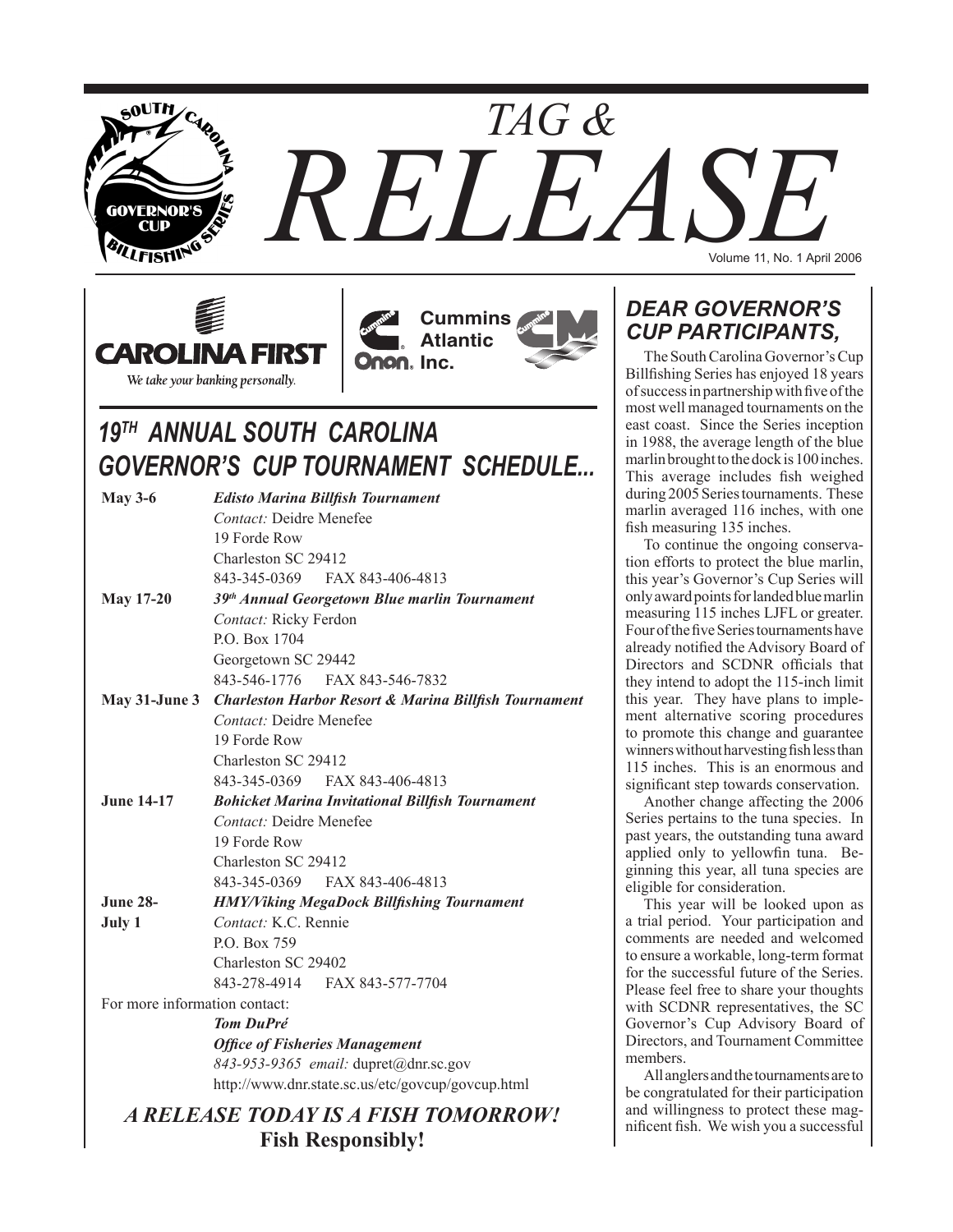and safe fishing season and look forward to seeing you at this year's Governor's Cup Series tournaments.

With kindest regards,

John C. L. Darby, Chairman South Carolina Governor's Cup Billfishing Series Advisory Board of Directors

Michael G. McShane, Chairman South Carolina Department of Natural Resources Board

### *Billfish Numbers and Such*

I thought you folks might be interested in some fish numbers we collected last year. Please bear in mind that these figures come from you. We talk to owners, captains, mates, anglers, marinas, dock hands, and just about anyone else who will talk to us. This is in addition to all the dockside interviews we conduct at the tournaments. I'll start out with data collected at the tournaments. Numbers in parenthesis are the previous year's totals.

A total of 137 (126) different boats fished the 2005 South Carolina Governor's Cup Billfishing Series, and 57 (41) caught billfish. 191 (83) eligible fish were hooked, and 127 (61) were successfully landed. 6 (3) were brought to the dock, 22 (11) were tagged, and 99 (47) were released without tagging.

Of 58 (40) blue marlin hooked, 32 (22) were successfully landed. 6 (3) were brought to the dock. Those were caught by "Legal Holiday" (388.2), "Game On" (409.4), and "No Problem" (439.8), "Chicora" (563.5), "Rookie IV" (581.0), and "Rascal" (881.8). 9 were tagged and released, and 17 were released without a tag. There were 32 (16) white marlin hooked and 18 (13) landed. 4 (2) were tagged and released and 14 (11) were released without tagging. 101 (27) sailfish were hooked and 77 (26) were landed. 9 (6) were tagged and 68 (20) were released without tagging. Crunching the numbers a little more shows that 55% of the blues hooked, 56% of the whites hooked, and 76% of the sails hooked were landed. The overall release rate for fish landed in the Series exceeded 95%.

During the 2005 Series the following data were collected for yellowfin tuna, dolphin, and wahoo:

17 (44) yellowfin tuna were reported caught, 10 of those were measured for length (33.7" avg.), and 6 were weighed (26.2 lbs. avg.). 1502 (2251) dolphin were reported, 588 measured (36.6" avg.), and 135 weighed (24.4 lbs. avg.). 91 (90) wahoo were reported, 59 measured (48.9" avg.), and 36 weighed (35.5 lbs. avg.).

Overall reported billfish catches for 2005, which include tournament and non-tournament fish, made it an above average year. This is largely due to the huge number of sailfish caught during November. Total blue marlin reported  $-57(56)$ , white marlin – 58(33), sailfish  $-403$  (148), and swordfish – 6(2). Total – 527 (239). The 1996 to 2005 ten-year average is 339.

With 131 (99) boats reporting 527 (239) billfish, it works out to an average of 4.02 (2.41) per boat. Breaking this down further comes up with .44 (.57) blues, .44 (.33) whites, and 3.08 (1.50) sailfish per boat. 85 (43) boats reported multiple catches. The overall release rate for reported non-tournament billfish in SC was 97.3%.

Not included in the above totals are 5 fish tagged by 3 boats in non-SC waters.

If you caught billfish in SC waters in 2005 and have not received a state billfish certificate, please get in touch with me at  $(843)$  953-9365 or at dupret $@$ dnr.sc.gov. Certificates are issued for landed, tagged, or released billfish. Postage paid release cards are available. If you tag billfish outside of SC waters using SCDNR tags, you are also eligible for a certificate. If you tag billfish in SC waters using tags from another program, you are still eligible for a SC certificate, but only if you report it to the SCDNR.

#### *CONTACT INFO Newsletter Editor/ S.C. Governor's Cup - Tom DuPré*

dupret@dnr.sc.gov 843-953-9365 Fax 843-953-9362

*Information Specialist - Anna Martin* martina@dnr.sc.gov 843-953-3367 *Graphic Design - Karen Swanson* swansonk@dnr.sc.gov 843-953-9238 *Robert Wiggers - Tagging Program* wiggersr@dnr.sc.gov 843-953-9363



### *2005 was wonderful fishing year*

How about November? I documented close to 300 sailfish but feel certain that I missed quite a few. Please look over the boat totals list (pg. 3) to see if fish you caught were counted. If not, *please* give me a call or email. I would like to send all the anglers a certificate. The current reported total for 2005 of 527 billfish is tied with 1999's total. I think that there are at least 50-60 more fish that haven't been counted. If some of them are yours, please contact me. Thanks, Tom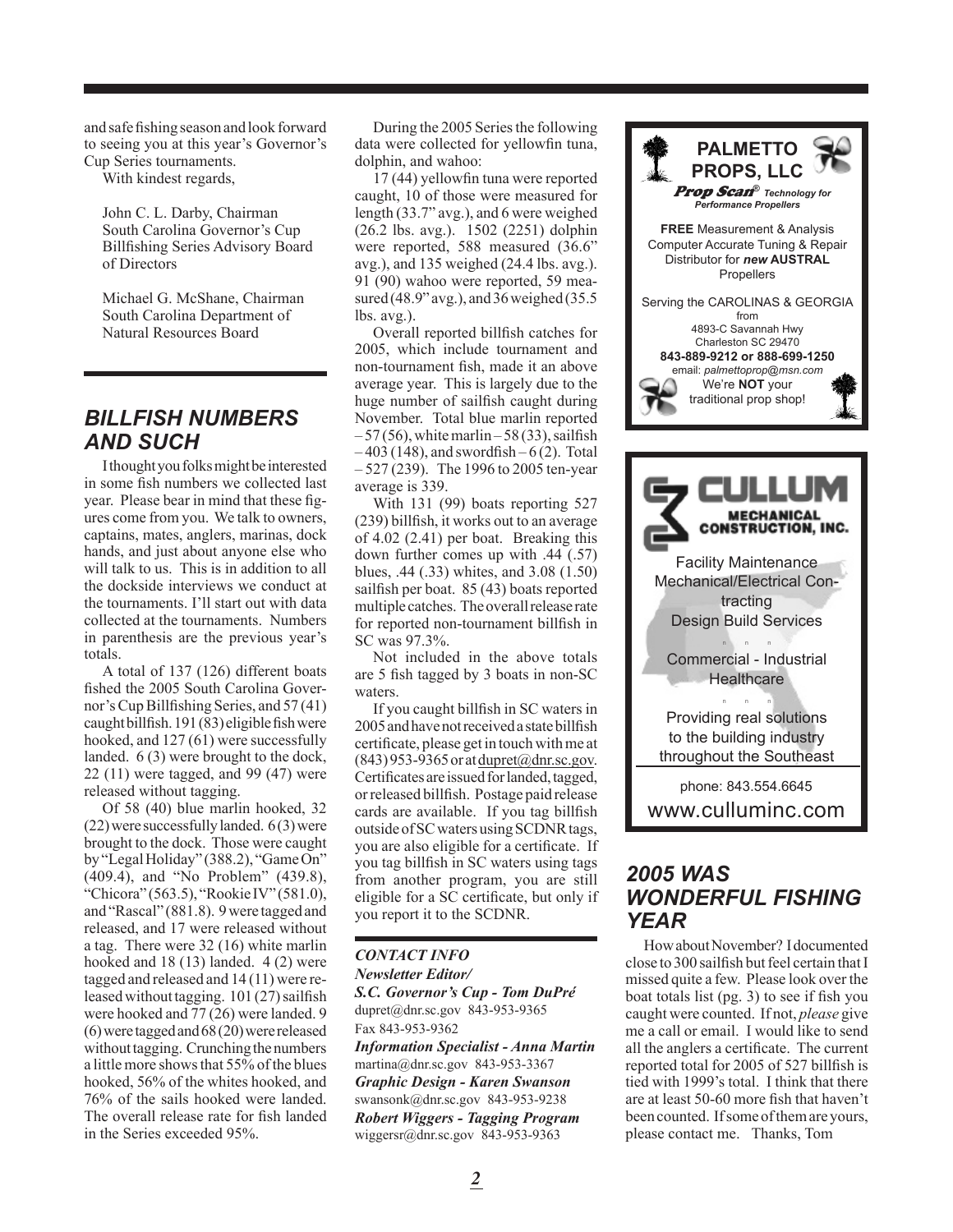### *BILLFISH REPORTED LANDED IN SC WATERS IN 2004 - As of December 31, 2005*

| $\mathbf{1}$<br>$\overline{c}$<br><b>Major Motion</b><br>4<br>Mama Tried<br>1<br>$\overline{4}$<br>Manitu<br>1<br>15<br>1<br>1<br>Aggressor<br>Marlin Luhr<br>5<br>Ali L<br>Marlin Mojo<br>1<br>$\sqrt{2}$<br>$\mathbf{1}$<br>3<br>Anticipation<br>Meredy-Lou<br>1<br>3<br>2<br>Aquaholic<br>Mindset<br>3<br><b>Beaufort Blue</b><br>Miss Roxanne<br>1<br>27<br><b>Billfisher</b><br>1<br>3<br>My Three Sons<br>3<br>$\mathbf{1}$<br>My Time Out<br>Bill Fishin'<br>$\mathbf{1}$<br>Navicula<br>1<br>$\overline{2}$<br>No Problem<br>47<br>$\overline{2}$<br>Bite Me II<br>3<br><b>Black Magic</b><br>Nothing Like It<br>1<br>3<br>5<br>12<br><b>Blue Boy</b><br>$\mathbf{1}$<br>Olde Hatt<br>1<br>3<br><b>Blue Endeavor</b><br>$\overline{c}$<br>Overspray<br>1<br>$\overline{2}$<br>$\overline{2}$<br>13<br>Petrel<br>1<br>$\overline{2}$<br>Polly Grip<br>1<br>3<br><b>Bout Time</b><br>1<br>10<br>Prowess<br>1<br>$\overline{2}$<br><b>Bottom Line</b><br>11<br>Rapid Pace<br>1<br>$\overline{2}$<br>Can't Complain<br>2<br>$\overline{2}$<br>Rascal<br>17<br>Caramba<br>1<br>$\mathbf{1}$<br>$\overline{c}$<br>Rebel Yell<br>Carolina Blues<br>$\mathbf{1}$<br>Red Bull<br>1<br>$\sqrt{2}$<br>Chasin<br>Reel Fun II<br>1<br>3<br>Chicora<br>$\mathbf{1}$<br>8<br>Reel Hooker<br>Compromise IV<br>4<br>$\overline{2}$<br>1<br>Reesea<br>$\mathbf{1}$<br>$\overline{\mathbf{c}}$<br><b>Cookie Monster</b><br>$\mathbf{1}$<br><b>Right Rx</b><br>4<br>1<br><b>Risky Business</b><br><b>Current Address</b><br>1<br>1<br>2<br>Rock Doc<br>$\overline{2}$<br>C-Time<br>1<br>10<br>Rookie IV<br>1<br>Data Point<br>1<br>Sand Shark<br>$\mathbf{1}$<br>6<br>4<br>Dawg Due<br>Sea Fix<br>1<br>Sea Fox<br>2<br>Dickel Daze<br>1<br>Double Billed<br>$\mathbf{1}$<br>Sea J's<br>1<br>1<br>Seasonal Affair<br>$\overline{2}$<br>7<br>$\mathbf{1}$<br>Sea Trace<br>1<br>12<br>7<br>Seven<br>Duncan's Trophy Hunter<br>$\mathbf{1}$<br>Seven G's<br>1<br>Short People<br>Earl-E-Bird<br>1<br>1<br>1<br>$\overline{2}$<br>1<br>$\overline{4}$<br>Entropy<br>Simple Interest<br>2<br>Far Side<br>Sling Shot<br>1<br><b>Fishful Thinking</b><br>1<br>1<br>Special Lady<br>1<br>$\overline{\mathbf{c}}$<br>Sportin' Life<br>1<br>1<br>$\mathbf{1}$<br>$9\,$<br>1<br>Fishwrapper<br>Suite Forty Eight<br>1<br>$\mathbf{1}$<br>$\overline{2}$<br>Flybouy<br>25<br>2<br>1<br>Summer Girl<br>$\overline{\mathbf{c}}$<br>Gamecock<br>$\mathbf{1}$<br>$\mathbf{1}$<br><b>Summer Session</b><br>1<br>3<br>$\mathbf{1}$<br>10<br>Game On<br>3<br>Syked Out<br>$\overline{2}$<br>2<br>Grapevine<br>1<br>Tag Team<br><b>Great Escape</b><br>$\mathbf{1}$<br>Therapy IV<br>1<br>$\overline{2}$<br>Gusto IV<br>$\mathbf{1}$<br>$\overline{2}$<br>19<br><b>Top Billing</b><br>$\overline{2}$<br>1<br>6<br><b>Triple Play</b><br>1<br>Tuista<br>7<br>$\overline{2}$<br>$\mathbf{1}$<br><b>Twin Tigers</b><br>$\mathbf{1}$<br>Hatteras 54C<br>$\sqrt{2}$<br>$\overline{c}$<br>Heartbreaker<br><b>Water Witch</b><br>$\overline{2}$<br><b>Heavy Weight</b><br>$\mathbf{1}$<br>$\mathbf{1}$<br>Wet Therapy<br>$\overline{\mathbf{c}}$<br><b>High Maintenance</b><br>1<br>White Cap<br>1<br>3<br>2<br>HMY Fishing Team<br>Wild Cat II<br>1<br>$\overline{2}$<br>Yo Yo<br>Hoy Boy<br>1<br>4<br><b>Hold Fast</b><br>1<br>Unknown<br>$\mathbf{1}$<br><b>Holy Mackerel</b><br>1<br>Hot Rod Blue<br>2<br>$\mathbf{1}$<br>4<br>58<br>9<br><b>Totals</b><br>57<br>403<br>$\overline{2}$<br>13<br>Hot Shot<br>$\mathbf{1}$<br>Overall <sub>527</sub><br>Houdini<br>3<br>$\overline{4}$<br>Hydrenaline<br>1<br>$\overline{2}$<br>Jabez<br>1<br><b>Billfish Reported Tagged And Released Outside</b><br>$\overline{\mathbf{c}}$<br>Jubilee<br>1<br>3<br>SC Waters - 2005<br>$\mathbf{1}$<br>Juncanewt<br>1<br>5<br>Kriv O Cain<br>$\mathbf{1}$<br><b>Blue Marlin</b><br>Sailfish<br><b>Boat</b><br>White Marlin<br>Laura's Davis<br>3<br>Legal Holiday<br>$\mathbf{1}$<br>$\mathbf{1}$<br>$\mathbf{1}$<br>$\mathbf{1}$<br>Anticipation<br>1 | Boat                 | <b>Blue</b><br>Marlin | White<br>Marlin | Sailfish | Swordfish | Boat | <b>Blue</b><br>Marlin | White<br>Marlin | Sailfish | Swordfish |
|-----------------------------------------------------------------------------------------------------------------------------------------------------------------------------------------------------------------------------------------------------------------------------------------------------------------------------------------------------------------------------------------------------------------------------------------------------------------------------------------------------------------------------------------------------------------------------------------------------------------------------------------------------------------------------------------------------------------------------------------------------------------------------------------------------------------------------------------------------------------------------------------------------------------------------------------------------------------------------------------------------------------------------------------------------------------------------------------------------------------------------------------------------------------------------------------------------------------------------------------------------------------------------------------------------------------------------------------------------------------------------------------------------------------------------------------------------------------------------------------------------------------------------------------------------------------------------------------------------------------------------------------------------------------------------------------------------------------------------------------------------------------------------------------------------------------------------------------------------------------------------------------------------------------------------------------------------------------------------------------------------------------------------------------------------------------------------------------------------------------------------------------------------------------------------------------------------------------------------------------------------------------------------------------------------------------------------------------------------------------------------------------------------------------------------------------------------------------------------------------------------------------------------------------------------------------------------------------------------------------------------------------------------------------------------------------------------------------------------------------------------------------------------------------------------------------------------------------------------------------------------------------------------------------------------------------------------------------------------------------------------------------------------------------------------------------------------------------------------------------------------------------------------------------------------------------------------------------------------------------------------------------------------------------------------------------------------------------------------------------------------------------------------------------------------------------------------------------------------------------------------------------------------------------------------------------------------------------------------------------------------------------------------------------------------------------------------------------------------------------------------------------------------------------------------------------------------------------------------------------------------------------------------------------------------------------------------------------------------------------------------|----------------------|-----------------------|-----------------|----------|-----------|------|-----------------------|-----------------|----------|-----------|
|                                                                                                                                                                                                                                                                                                                                                                                                                                                                                                                                                                                                                                                                                                                                                                                                                                                                                                                                                                                                                                                                                                                                                                                                                                                                                                                                                                                                                                                                                                                                                                                                                                                                                                                                                                                                                                                                                                                                                                                                                                                                                                                                                                                                                                                                                                                                                                                                                                                                                                                                                                                                                                                                                                                                                                                                                                                                                                                                                                                                                                                                                                                                                                                                                                                                                                                                                                                                                                                                                                                                                                                                                                                                                                                                                                                                                                                                                                                                                                                                     | <b>Achilles Heel</b> |                       |                 |          |           |      |                       |                 |          |           |
|                                                                                                                                                                                                                                                                                                                                                                                                                                                                                                                                                                                                                                                                                                                                                                                                                                                                                                                                                                                                                                                                                                                                                                                                                                                                                                                                                                                                                                                                                                                                                                                                                                                                                                                                                                                                                                                                                                                                                                                                                                                                                                                                                                                                                                                                                                                                                                                                                                                                                                                                                                                                                                                                                                                                                                                                                                                                                                                                                                                                                                                                                                                                                                                                                                                                                                                                                                                                                                                                                                                                                                                                                                                                                                                                                                                                                                                                                                                                                                                                     | Adam's Eve           |                       |                 |          |           |      |                       |                 |          |           |
|                                                                                                                                                                                                                                                                                                                                                                                                                                                                                                                                                                                                                                                                                                                                                                                                                                                                                                                                                                                                                                                                                                                                                                                                                                                                                                                                                                                                                                                                                                                                                                                                                                                                                                                                                                                                                                                                                                                                                                                                                                                                                                                                                                                                                                                                                                                                                                                                                                                                                                                                                                                                                                                                                                                                                                                                                                                                                                                                                                                                                                                                                                                                                                                                                                                                                                                                                                                                                                                                                                                                                                                                                                                                                                                                                                                                                                                                                                                                                                                                     | Addie Mae            |                       |                 |          |           |      |                       |                 |          |           |
|                                                                                                                                                                                                                                                                                                                                                                                                                                                                                                                                                                                                                                                                                                                                                                                                                                                                                                                                                                                                                                                                                                                                                                                                                                                                                                                                                                                                                                                                                                                                                                                                                                                                                                                                                                                                                                                                                                                                                                                                                                                                                                                                                                                                                                                                                                                                                                                                                                                                                                                                                                                                                                                                                                                                                                                                                                                                                                                                                                                                                                                                                                                                                                                                                                                                                                                                                                                                                                                                                                                                                                                                                                                                                                                                                                                                                                                                                                                                                                                                     |                      |                       |                 |          |           |      |                       |                 |          |           |
|                                                                                                                                                                                                                                                                                                                                                                                                                                                                                                                                                                                                                                                                                                                                                                                                                                                                                                                                                                                                                                                                                                                                                                                                                                                                                                                                                                                                                                                                                                                                                                                                                                                                                                                                                                                                                                                                                                                                                                                                                                                                                                                                                                                                                                                                                                                                                                                                                                                                                                                                                                                                                                                                                                                                                                                                                                                                                                                                                                                                                                                                                                                                                                                                                                                                                                                                                                                                                                                                                                                                                                                                                                                                                                                                                                                                                                                                                                                                                                                                     |                      |                       |                 |          |           |      |                       |                 |          |           |
|                                                                                                                                                                                                                                                                                                                                                                                                                                                                                                                                                                                                                                                                                                                                                                                                                                                                                                                                                                                                                                                                                                                                                                                                                                                                                                                                                                                                                                                                                                                                                                                                                                                                                                                                                                                                                                                                                                                                                                                                                                                                                                                                                                                                                                                                                                                                                                                                                                                                                                                                                                                                                                                                                                                                                                                                                                                                                                                                                                                                                                                                                                                                                                                                                                                                                                                                                                                                                                                                                                                                                                                                                                                                                                                                                                                                                                                                                                                                                                                                     |                      |                       |                 |          |           |      |                       |                 |          |           |
|                                                                                                                                                                                                                                                                                                                                                                                                                                                                                                                                                                                                                                                                                                                                                                                                                                                                                                                                                                                                                                                                                                                                                                                                                                                                                                                                                                                                                                                                                                                                                                                                                                                                                                                                                                                                                                                                                                                                                                                                                                                                                                                                                                                                                                                                                                                                                                                                                                                                                                                                                                                                                                                                                                                                                                                                                                                                                                                                                                                                                                                                                                                                                                                                                                                                                                                                                                                                                                                                                                                                                                                                                                                                                                                                                                                                                                                                                                                                                                                                     |                      |                       |                 |          |           |      |                       |                 |          |           |
|                                                                                                                                                                                                                                                                                                                                                                                                                                                                                                                                                                                                                                                                                                                                                                                                                                                                                                                                                                                                                                                                                                                                                                                                                                                                                                                                                                                                                                                                                                                                                                                                                                                                                                                                                                                                                                                                                                                                                                                                                                                                                                                                                                                                                                                                                                                                                                                                                                                                                                                                                                                                                                                                                                                                                                                                                                                                                                                                                                                                                                                                                                                                                                                                                                                                                                                                                                                                                                                                                                                                                                                                                                                                                                                                                                                                                                                                                                                                                                                                     |                      |                       |                 |          |           |      |                       |                 |          |           |
|                                                                                                                                                                                                                                                                                                                                                                                                                                                                                                                                                                                                                                                                                                                                                                                                                                                                                                                                                                                                                                                                                                                                                                                                                                                                                                                                                                                                                                                                                                                                                                                                                                                                                                                                                                                                                                                                                                                                                                                                                                                                                                                                                                                                                                                                                                                                                                                                                                                                                                                                                                                                                                                                                                                                                                                                                                                                                                                                                                                                                                                                                                                                                                                                                                                                                                                                                                                                                                                                                                                                                                                                                                                                                                                                                                                                                                                                                                                                                                                                     | <b>Billistic</b>     |                       |                 |          |           |      |                       |                 |          |           |
|                                                                                                                                                                                                                                                                                                                                                                                                                                                                                                                                                                                                                                                                                                                                                                                                                                                                                                                                                                                                                                                                                                                                                                                                                                                                                                                                                                                                                                                                                                                                                                                                                                                                                                                                                                                                                                                                                                                                                                                                                                                                                                                                                                                                                                                                                                                                                                                                                                                                                                                                                                                                                                                                                                                                                                                                                                                                                                                                                                                                                                                                                                                                                                                                                                                                                                                                                                                                                                                                                                                                                                                                                                                                                                                                                                                                                                                                                                                                                                                                     |                      |                       |                 |          |           |      |                       |                 |          |           |
|                                                                                                                                                                                                                                                                                                                                                                                                                                                                                                                                                                                                                                                                                                                                                                                                                                                                                                                                                                                                                                                                                                                                                                                                                                                                                                                                                                                                                                                                                                                                                                                                                                                                                                                                                                                                                                                                                                                                                                                                                                                                                                                                                                                                                                                                                                                                                                                                                                                                                                                                                                                                                                                                                                                                                                                                                                                                                                                                                                                                                                                                                                                                                                                                                                                                                                                                                                                                                                                                                                                                                                                                                                                                                                                                                                                                                                                                                                                                                                                                     |                      |                       |                 |          |           |      |                       |                 |          |           |
|                                                                                                                                                                                                                                                                                                                                                                                                                                                                                                                                                                                                                                                                                                                                                                                                                                                                                                                                                                                                                                                                                                                                                                                                                                                                                                                                                                                                                                                                                                                                                                                                                                                                                                                                                                                                                                                                                                                                                                                                                                                                                                                                                                                                                                                                                                                                                                                                                                                                                                                                                                                                                                                                                                                                                                                                                                                                                                                                                                                                                                                                                                                                                                                                                                                                                                                                                                                                                                                                                                                                                                                                                                                                                                                                                                                                                                                                                                                                                                                                     |                      |                       |                 |          |           |      |                       |                 |          |           |
|                                                                                                                                                                                                                                                                                                                                                                                                                                                                                                                                                                                                                                                                                                                                                                                                                                                                                                                                                                                                                                                                                                                                                                                                                                                                                                                                                                                                                                                                                                                                                                                                                                                                                                                                                                                                                                                                                                                                                                                                                                                                                                                                                                                                                                                                                                                                                                                                                                                                                                                                                                                                                                                                                                                                                                                                                                                                                                                                                                                                                                                                                                                                                                                                                                                                                                                                                                                                                                                                                                                                                                                                                                                                                                                                                                                                                                                                                                                                                                                                     |                      |                       |                 |          |           |      |                       |                 |          |           |
|                                                                                                                                                                                                                                                                                                                                                                                                                                                                                                                                                                                                                                                                                                                                                                                                                                                                                                                                                                                                                                                                                                                                                                                                                                                                                                                                                                                                                                                                                                                                                                                                                                                                                                                                                                                                                                                                                                                                                                                                                                                                                                                                                                                                                                                                                                                                                                                                                                                                                                                                                                                                                                                                                                                                                                                                                                                                                                                                                                                                                                                                                                                                                                                                                                                                                                                                                                                                                                                                                                                                                                                                                                                                                                                                                                                                                                                                                                                                                                                                     | <b>Blue Heaven</b>   |                       |                 |          |           |      |                       |                 |          |           |
|                                                                                                                                                                                                                                                                                                                                                                                                                                                                                                                                                                                                                                                                                                                                                                                                                                                                                                                                                                                                                                                                                                                                                                                                                                                                                                                                                                                                                                                                                                                                                                                                                                                                                                                                                                                                                                                                                                                                                                                                                                                                                                                                                                                                                                                                                                                                                                                                                                                                                                                                                                                                                                                                                                                                                                                                                                                                                                                                                                                                                                                                                                                                                                                                                                                                                                                                                                                                                                                                                                                                                                                                                                                                                                                                                                                                                                                                                                                                                                                                     | <b>Blue Sky</b>      |                       |                 |          |           |      |                       |                 |          |           |
|                                                                                                                                                                                                                                                                                                                                                                                                                                                                                                                                                                                                                                                                                                                                                                                                                                                                                                                                                                                                                                                                                                                                                                                                                                                                                                                                                                                                                                                                                                                                                                                                                                                                                                                                                                                                                                                                                                                                                                                                                                                                                                                                                                                                                                                                                                                                                                                                                                                                                                                                                                                                                                                                                                                                                                                                                                                                                                                                                                                                                                                                                                                                                                                                                                                                                                                                                                                                                                                                                                                                                                                                                                                                                                                                                                                                                                                                                                                                                                                                     |                      |                       |                 |          |           |      |                       |                 |          |           |
|                                                                                                                                                                                                                                                                                                                                                                                                                                                                                                                                                                                                                                                                                                                                                                                                                                                                                                                                                                                                                                                                                                                                                                                                                                                                                                                                                                                                                                                                                                                                                                                                                                                                                                                                                                                                                                                                                                                                                                                                                                                                                                                                                                                                                                                                                                                                                                                                                                                                                                                                                                                                                                                                                                                                                                                                                                                                                                                                                                                                                                                                                                                                                                                                                                                                                                                                                                                                                                                                                                                                                                                                                                                                                                                                                                                                                                                                                                                                                                                                     |                      |                       |                 |          |           |      |                       |                 |          |           |
|                                                                                                                                                                                                                                                                                                                                                                                                                                                                                                                                                                                                                                                                                                                                                                                                                                                                                                                                                                                                                                                                                                                                                                                                                                                                                                                                                                                                                                                                                                                                                                                                                                                                                                                                                                                                                                                                                                                                                                                                                                                                                                                                                                                                                                                                                                                                                                                                                                                                                                                                                                                                                                                                                                                                                                                                                                                                                                                                                                                                                                                                                                                                                                                                                                                                                                                                                                                                                                                                                                                                                                                                                                                                                                                                                                                                                                                                                                                                                                                                     |                      |                       |                 |          |           |      |                       |                 |          |           |
|                                                                                                                                                                                                                                                                                                                                                                                                                                                                                                                                                                                                                                                                                                                                                                                                                                                                                                                                                                                                                                                                                                                                                                                                                                                                                                                                                                                                                                                                                                                                                                                                                                                                                                                                                                                                                                                                                                                                                                                                                                                                                                                                                                                                                                                                                                                                                                                                                                                                                                                                                                                                                                                                                                                                                                                                                                                                                                                                                                                                                                                                                                                                                                                                                                                                                                                                                                                                                                                                                                                                                                                                                                                                                                                                                                                                                                                                                                                                                                                                     |                      |                       |                 |          |           |      |                       |                 |          |           |
|                                                                                                                                                                                                                                                                                                                                                                                                                                                                                                                                                                                                                                                                                                                                                                                                                                                                                                                                                                                                                                                                                                                                                                                                                                                                                                                                                                                                                                                                                                                                                                                                                                                                                                                                                                                                                                                                                                                                                                                                                                                                                                                                                                                                                                                                                                                                                                                                                                                                                                                                                                                                                                                                                                                                                                                                                                                                                                                                                                                                                                                                                                                                                                                                                                                                                                                                                                                                                                                                                                                                                                                                                                                                                                                                                                                                                                                                                                                                                                                                     |                      |                       |                 |          |           |      |                       |                 |          |           |
|                                                                                                                                                                                                                                                                                                                                                                                                                                                                                                                                                                                                                                                                                                                                                                                                                                                                                                                                                                                                                                                                                                                                                                                                                                                                                                                                                                                                                                                                                                                                                                                                                                                                                                                                                                                                                                                                                                                                                                                                                                                                                                                                                                                                                                                                                                                                                                                                                                                                                                                                                                                                                                                                                                                                                                                                                                                                                                                                                                                                                                                                                                                                                                                                                                                                                                                                                                                                                                                                                                                                                                                                                                                                                                                                                                                                                                                                                                                                                                                                     |                      |                       |                 |          |           |      |                       |                 |          |           |
|                                                                                                                                                                                                                                                                                                                                                                                                                                                                                                                                                                                                                                                                                                                                                                                                                                                                                                                                                                                                                                                                                                                                                                                                                                                                                                                                                                                                                                                                                                                                                                                                                                                                                                                                                                                                                                                                                                                                                                                                                                                                                                                                                                                                                                                                                                                                                                                                                                                                                                                                                                                                                                                                                                                                                                                                                                                                                                                                                                                                                                                                                                                                                                                                                                                                                                                                                                                                                                                                                                                                                                                                                                                                                                                                                                                                                                                                                                                                                                                                     |                      |                       |                 |          |           |      |                       |                 |          |           |
|                                                                                                                                                                                                                                                                                                                                                                                                                                                                                                                                                                                                                                                                                                                                                                                                                                                                                                                                                                                                                                                                                                                                                                                                                                                                                                                                                                                                                                                                                                                                                                                                                                                                                                                                                                                                                                                                                                                                                                                                                                                                                                                                                                                                                                                                                                                                                                                                                                                                                                                                                                                                                                                                                                                                                                                                                                                                                                                                                                                                                                                                                                                                                                                                                                                                                                                                                                                                                                                                                                                                                                                                                                                                                                                                                                                                                                                                                                                                                                                                     |                      |                       |                 |          |           |      |                       |                 |          |           |
|                                                                                                                                                                                                                                                                                                                                                                                                                                                                                                                                                                                                                                                                                                                                                                                                                                                                                                                                                                                                                                                                                                                                                                                                                                                                                                                                                                                                                                                                                                                                                                                                                                                                                                                                                                                                                                                                                                                                                                                                                                                                                                                                                                                                                                                                                                                                                                                                                                                                                                                                                                                                                                                                                                                                                                                                                                                                                                                                                                                                                                                                                                                                                                                                                                                                                                                                                                                                                                                                                                                                                                                                                                                                                                                                                                                                                                                                                                                                                                                                     | <b>Cotton Picker</b> |                       |                 |          |           |      |                       |                 |          |           |
|                                                                                                                                                                                                                                                                                                                                                                                                                                                                                                                                                                                                                                                                                                                                                                                                                                                                                                                                                                                                                                                                                                                                                                                                                                                                                                                                                                                                                                                                                                                                                                                                                                                                                                                                                                                                                                                                                                                                                                                                                                                                                                                                                                                                                                                                                                                                                                                                                                                                                                                                                                                                                                                                                                                                                                                                                                                                                                                                                                                                                                                                                                                                                                                                                                                                                                                                                                                                                                                                                                                                                                                                                                                                                                                                                                                                                                                                                                                                                                                                     |                      |                       |                 |          |           |      |                       |                 |          |           |
|                                                                                                                                                                                                                                                                                                                                                                                                                                                                                                                                                                                                                                                                                                                                                                                                                                                                                                                                                                                                                                                                                                                                                                                                                                                                                                                                                                                                                                                                                                                                                                                                                                                                                                                                                                                                                                                                                                                                                                                                                                                                                                                                                                                                                                                                                                                                                                                                                                                                                                                                                                                                                                                                                                                                                                                                                                                                                                                                                                                                                                                                                                                                                                                                                                                                                                                                                                                                                                                                                                                                                                                                                                                                                                                                                                                                                                                                                                                                                                                                     |                      |                       |                 |          |           |      |                       |                 |          |           |
|                                                                                                                                                                                                                                                                                                                                                                                                                                                                                                                                                                                                                                                                                                                                                                                                                                                                                                                                                                                                                                                                                                                                                                                                                                                                                                                                                                                                                                                                                                                                                                                                                                                                                                                                                                                                                                                                                                                                                                                                                                                                                                                                                                                                                                                                                                                                                                                                                                                                                                                                                                                                                                                                                                                                                                                                                                                                                                                                                                                                                                                                                                                                                                                                                                                                                                                                                                                                                                                                                                                                                                                                                                                                                                                                                                                                                                                                                                                                                                                                     |                      |                       |                 |          |           |      |                       |                 |          |           |
|                                                                                                                                                                                                                                                                                                                                                                                                                                                                                                                                                                                                                                                                                                                                                                                                                                                                                                                                                                                                                                                                                                                                                                                                                                                                                                                                                                                                                                                                                                                                                                                                                                                                                                                                                                                                                                                                                                                                                                                                                                                                                                                                                                                                                                                                                                                                                                                                                                                                                                                                                                                                                                                                                                                                                                                                                                                                                                                                                                                                                                                                                                                                                                                                                                                                                                                                                                                                                                                                                                                                                                                                                                                                                                                                                                                                                                                                                                                                                                                                     |                      |                       |                 |          |           |      |                       |                 |          |           |
|                                                                                                                                                                                                                                                                                                                                                                                                                                                                                                                                                                                                                                                                                                                                                                                                                                                                                                                                                                                                                                                                                                                                                                                                                                                                                                                                                                                                                                                                                                                                                                                                                                                                                                                                                                                                                                                                                                                                                                                                                                                                                                                                                                                                                                                                                                                                                                                                                                                                                                                                                                                                                                                                                                                                                                                                                                                                                                                                                                                                                                                                                                                                                                                                                                                                                                                                                                                                                                                                                                                                                                                                                                                                                                                                                                                                                                                                                                                                                                                                     |                      |                       |                 |          |           |      |                       |                 |          |           |
|                                                                                                                                                                                                                                                                                                                                                                                                                                                                                                                                                                                                                                                                                                                                                                                                                                                                                                                                                                                                                                                                                                                                                                                                                                                                                                                                                                                                                                                                                                                                                                                                                                                                                                                                                                                                                                                                                                                                                                                                                                                                                                                                                                                                                                                                                                                                                                                                                                                                                                                                                                                                                                                                                                                                                                                                                                                                                                                                                                                                                                                                                                                                                                                                                                                                                                                                                                                                                                                                                                                                                                                                                                                                                                                                                                                                                                                                                                                                                                                                     | Dough Boy            |                       |                 |          |           |      |                       |                 |          |           |
|                                                                                                                                                                                                                                                                                                                                                                                                                                                                                                                                                                                                                                                                                                                                                                                                                                                                                                                                                                                                                                                                                                                                                                                                                                                                                                                                                                                                                                                                                                                                                                                                                                                                                                                                                                                                                                                                                                                                                                                                                                                                                                                                                                                                                                                                                                                                                                                                                                                                                                                                                                                                                                                                                                                                                                                                                                                                                                                                                                                                                                                                                                                                                                                                                                                                                                                                                                                                                                                                                                                                                                                                                                                                                                                                                                                                                                                                                                                                                                                                     | Dr. Feelgood         |                       |                 |          |           |      |                       |                 |          |           |
|                                                                                                                                                                                                                                                                                                                                                                                                                                                                                                                                                                                                                                                                                                                                                                                                                                                                                                                                                                                                                                                                                                                                                                                                                                                                                                                                                                                                                                                                                                                                                                                                                                                                                                                                                                                                                                                                                                                                                                                                                                                                                                                                                                                                                                                                                                                                                                                                                                                                                                                                                                                                                                                                                                                                                                                                                                                                                                                                                                                                                                                                                                                                                                                                                                                                                                                                                                                                                                                                                                                                                                                                                                                                                                                                                                                                                                                                                                                                                                                                     | Due Course           |                       |                 |          |           |      |                       |                 |          |           |
|                                                                                                                                                                                                                                                                                                                                                                                                                                                                                                                                                                                                                                                                                                                                                                                                                                                                                                                                                                                                                                                                                                                                                                                                                                                                                                                                                                                                                                                                                                                                                                                                                                                                                                                                                                                                                                                                                                                                                                                                                                                                                                                                                                                                                                                                                                                                                                                                                                                                                                                                                                                                                                                                                                                                                                                                                                                                                                                                                                                                                                                                                                                                                                                                                                                                                                                                                                                                                                                                                                                                                                                                                                                                                                                                                                                                                                                                                                                                                                                                     |                      |                       |                 |          |           |      |                       |                 |          |           |
|                                                                                                                                                                                                                                                                                                                                                                                                                                                                                                                                                                                                                                                                                                                                                                                                                                                                                                                                                                                                                                                                                                                                                                                                                                                                                                                                                                                                                                                                                                                                                                                                                                                                                                                                                                                                                                                                                                                                                                                                                                                                                                                                                                                                                                                                                                                                                                                                                                                                                                                                                                                                                                                                                                                                                                                                                                                                                                                                                                                                                                                                                                                                                                                                                                                                                                                                                                                                                                                                                                                                                                                                                                                                                                                                                                                                                                                                                                                                                                                                     |                      |                       |                 |          |           |      |                       |                 |          |           |
|                                                                                                                                                                                                                                                                                                                                                                                                                                                                                                                                                                                                                                                                                                                                                                                                                                                                                                                                                                                                                                                                                                                                                                                                                                                                                                                                                                                                                                                                                                                                                                                                                                                                                                                                                                                                                                                                                                                                                                                                                                                                                                                                                                                                                                                                                                                                                                                                                                                                                                                                                                                                                                                                                                                                                                                                                                                                                                                                                                                                                                                                                                                                                                                                                                                                                                                                                                                                                                                                                                                                                                                                                                                                                                                                                                                                                                                                                                                                                                                                     |                      |                       |                 |          |           |      |                       |                 |          |           |
|                                                                                                                                                                                                                                                                                                                                                                                                                                                                                                                                                                                                                                                                                                                                                                                                                                                                                                                                                                                                                                                                                                                                                                                                                                                                                                                                                                                                                                                                                                                                                                                                                                                                                                                                                                                                                                                                                                                                                                                                                                                                                                                                                                                                                                                                                                                                                                                                                                                                                                                                                                                                                                                                                                                                                                                                                                                                                                                                                                                                                                                                                                                                                                                                                                                                                                                                                                                                                                                                                                                                                                                                                                                                                                                                                                                                                                                                                                                                                                                                     |                      |                       |                 |          |           |      |                       |                 |          |           |
|                                                                                                                                                                                                                                                                                                                                                                                                                                                                                                                                                                                                                                                                                                                                                                                                                                                                                                                                                                                                                                                                                                                                                                                                                                                                                                                                                                                                                                                                                                                                                                                                                                                                                                                                                                                                                                                                                                                                                                                                                                                                                                                                                                                                                                                                                                                                                                                                                                                                                                                                                                                                                                                                                                                                                                                                                                                                                                                                                                                                                                                                                                                                                                                                                                                                                                                                                                                                                                                                                                                                                                                                                                                                                                                                                                                                                                                                                                                                                                                                     | Fishwhistle          |                       |                 |          |           |      |                       |                 |          |           |
|                                                                                                                                                                                                                                                                                                                                                                                                                                                                                                                                                                                                                                                                                                                                                                                                                                                                                                                                                                                                                                                                                                                                                                                                                                                                                                                                                                                                                                                                                                                                                                                                                                                                                                                                                                                                                                                                                                                                                                                                                                                                                                                                                                                                                                                                                                                                                                                                                                                                                                                                                                                                                                                                                                                                                                                                                                                                                                                                                                                                                                                                                                                                                                                                                                                                                                                                                                                                                                                                                                                                                                                                                                                                                                                                                                                                                                                                                                                                                                                                     |                      |                       |                 |          |           |      |                       |                 |          |           |
|                                                                                                                                                                                                                                                                                                                                                                                                                                                                                                                                                                                                                                                                                                                                                                                                                                                                                                                                                                                                                                                                                                                                                                                                                                                                                                                                                                                                                                                                                                                                                                                                                                                                                                                                                                                                                                                                                                                                                                                                                                                                                                                                                                                                                                                                                                                                                                                                                                                                                                                                                                                                                                                                                                                                                                                                                                                                                                                                                                                                                                                                                                                                                                                                                                                                                                                                                                                                                                                                                                                                                                                                                                                                                                                                                                                                                                                                                                                                                                                                     |                      |                       |                 |          |           |      |                       |                 |          |           |
|                                                                                                                                                                                                                                                                                                                                                                                                                                                                                                                                                                                                                                                                                                                                                                                                                                                                                                                                                                                                                                                                                                                                                                                                                                                                                                                                                                                                                                                                                                                                                                                                                                                                                                                                                                                                                                                                                                                                                                                                                                                                                                                                                                                                                                                                                                                                                                                                                                                                                                                                                                                                                                                                                                                                                                                                                                                                                                                                                                                                                                                                                                                                                                                                                                                                                                                                                                                                                                                                                                                                                                                                                                                                                                                                                                                                                                                                                                                                                                                                     |                      |                       |                 |          |           |      |                       |                 |          |           |
|                                                                                                                                                                                                                                                                                                                                                                                                                                                                                                                                                                                                                                                                                                                                                                                                                                                                                                                                                                                                                                                                                                                                                                                                                                                                                                                                                                                                                                                                                                                                                                                                                                                                                                                                                                                                                                                                                                                                                                                                                                                                                                                                                                                                                                                                                                                                                                                                                                                                                                                                                                                                                                                                                                                                                                                                                                                                                                                                                                                                                                                                                                                                                                                                                                                                                                                                                                                                                                                                                                                                                                                                                                                                                                                                                                                                                                                                                                                                                                                                     |                      |                       |                 |          |           |      |                       |                 |          |           |
|                                                                                                                                                                                                                                                                                                                                                                                                                                                                                                                                                                                                                                                                                                                                                                                                                                                                                                                                                                                                                                                                                                                                                                                                                                                                                                                                                                                                                                                                                                                                                                                                                                                                                                                                                                                                                                                                                                                                                                                                                                                                                                                                                                                                                                                                                                                                                                                                                                                                                                                                                                                                                                                                                                                                                                                                                                                                                                                                                                                                                                                                                                                                                                                                                                                                                                                                                                                                                                                                                                                                                                                                                                                                                                                                                                                                                                                                                                                                                                                                     |                      |                       |                 |          |           |      |                       |                 |          |           |
|                                                                                                                                                                                                                                                                                                                                                                                                                                                                                                                                                                                                                                                                                                                                                                                                                                                                                                                                                                                                                                                                                                                                                                                                                                                                                                                                                                                                                                                                                                                                                                                                                                                                                                                                                                                                                                                                                                                                                                                                                                                                                                                                                                                                                                                                                                                                                                                                                                                                                                                                                                                                                                                                                                                                                                                                                                                                                                                                                                                                                                                                                                                                                                                                                                                                                                                                                                                                                                                                                                                                                                                                                                                                                                                                                                                                                                                                                                                                                                                                     |                      |                       |                 |          |           |      |                       |                 |          |           |
|                                                                                                                                                                                                                                                                                                                                                                                                                                                                                                                                                                                                                                                                                                                                                                                                                                                                                                                                                                                                                                                                                                                                                                                                                                                                                                                                                                                                                                                                                                                                                                                                                                                                                                                                                                                                                                                                                                                                                                                                                                                                                                                                                                                                                                                                                                                                                                                                                                                                                                                                                                                                                                                                                                                                                                                                                                                                                                                                                                                                                                                                                                                                                                                                                                                                                                                                                                                                                                                                                                                                                                                                                                                                                                                                                                                                                                                                                                                                                                                                     | Hattitude            |                       |                 |          |           |      |                       |                 |          |           |
|                                                                                                                                                                                                                                                                                                                                                                                                                                                                                                                                                                                                                                                                                                                                                                                                                                                                                                                                                                                                                                                                                                                                                                                                                                                                                                                                                                                                                                                                                                                                                                                                                                                                                                                                                                                                                                                                                                                                                                                                                                                                                                                                                                                                                                                                                                                                                                                                                                                                                                                                                                                                                                                                                                                                                                                                                                                                                                                                                                                                                                                                                                                                                                                                                                                                                                                                                                                                                                                                                                                                                                                                                                                                                                                                                                                                                                                                                                                                                                                                     | Hat Trick            |                       |                 |          |           |      |                       |                 |          |           |
|                                                                                                                                                                                                                                                                                                                                                                                                                                                                                                                                                                                                                                                                                                                                                                                                                                                                                                                                                                                                                                                                                                                                                                                                                                                                                                                                                                                                                                                                                                                                                                                                                                                                                                                                                                                                                                                                                                                                                                                                                                                                                                                                                                                                                                                                                                                                                                                                                                                                                                                                                                                                                                                                                                                                                                                                                                                                                                                                                                                                                                                                                                                                                                                                                                                                                                                                                                                                                                                                                                                                                                                                                                                                                                                                                                                                                                                                                                                                                                                                     |                      |                       |                 |          |           |      |                       |                 |          |           |
|                                                                                                                                                                                                                                                                                                                                                                                                                                                                                                                                                                                                                                                                                                                                                                                                                                                                                                                                                                                                                                                                                                                                                                                                                                                                                                                                                                                                                                                                                                                                                                                                                                                                                                                                                                                                                                                                                                                                                                                                                                                                                                                                                                                                                                                                                                                                                                                                                                                                                                                                                                                                                                                                                                                                                                                                                                                                                                                                                                                                                                                                                                                                                                                                                                                                                                                                                                                                                                                                                                                                                                                                                                                                                                                                                                                                                                                                                                                                                                                                     |                      |                       |                 |          |           |      |                       |                 |          |           |
|                                                                                                                                                                                                                                                                                                                                                                                                                                                                                                                                                                                                                                                                                                                                                                                                                                                                                                                                                                                                                                                                                                                                                                                                                                                                                                                                                                                                                                                                                                                                                                                                                                                                                                                                                                                                                                                                                                                                                                                                                                                                                                                                                                                                                                                                                                                                                                                                                                                                                                                                                                                                                                                                                                                                                                                                                                                                                                                                                                                                                                                                                                                                                                                                                                                                                                                                                                                                                                                                                                                                                                                                                                                                                                                                                                                                                                                                                                                                                                                                     |                      |                       |                 |          |           |      |                       |                 |          |           |
|                                                                                                                                                                                                                                                                                                                                                                                                                                                                                                                                                                                                                                                                                                                                                                                                                                                                                                                                                                                                                                                                                                                                                                                                                                                                                                                                                                                                                                                                                                                                                                                                                                                                                                                                                                                                                                                                                                                                                                                                                                                                                                                                                                                                                                                                                                                                                                                                                                                                                                                                                                                                                                                                                                                                                                                                                                                                                                                                                                                                                                                                                                                                                                                                                                                                                                                                                                                                                                                                                                                                                                                                                                                                                                                                                                                                                                                                                                                                                                                                     |                      |                       |                 |          |           |      |                       |                 |          |           |
|                                                                                                                                                                                                                                                                                                                                                                                                                                                                                                                                                                                                                                                                                                                                                                                                                                                                                                                                                                                                                                                                                                                                                                                                                                                                                                                                                                                                                                                                                                                                                                                                                                                                                                                                                                                                                                                                                                                                                                                                                                                                                                                                                                                                                                                                                                                                                                                                                                                                                                                                                                                                                                                                                                                                                                                                                                                                                                                                                                                                                                                                                                                                                                                                                                                                                                                                                                                                                                                                                                                                                                                                                                                                                                                                                                                                                                                                                                                                                                                                     |                      |                       |                 |          |           |      |                       |                 |          |           |
|                                                                                                                                                                                                                                                                                                                                                                                                                                                                                                                                                                                                                                                                                                                                                                                                                                                                                                                                                                                                                                                                                                                                                                                                                                                                                                                                                                                                                                                                                                                                                                                                                                                                                                                                                                                                                                                                                                                                                                                                                                                                                                                                                                                                                                                                                                                                                                                                                                                                                                                                                                                                                                                                                                                                                                                                                                                                                                                                                                                                                                                                                                                                                                                                                                                                                                                                                                                                                                                                                                                                                                                                                                                                                                                                                                                                                                                                                                                                                                                                     |                      |                       |                 |          |           |      |                       |                 |          |           |
|                                                                                                                                                                                                                                                                                                                                                                                                                                                                                                                                                                                                                                                                                                                                                                                                                                                                                                                                                                                                                                                                                                                                                                                                                                                                                                                                                                                                                                                                                                                                                                                                                                                                                                                                                                                                                                                                                                                                                                                                                                                                                                                                                                                                                                                                                                                                                                                                                                                                                                                                                                                                                                                                                                                                                                                                                                                                                                                                                                                                                                                                                                                                                                                                                                                                                                                                                                                                                                                                                                                                                                                                                                                                                                                                                                                                                                                                                                                                                                                                     |                      |                       |                 |          |           |      |                       |                 |          |           |
|                                                                                                                                                                                                                                                                                                                                                                                                                                                                                                                                                                                                                                                                                                                                                                                                                                                                                                                                                                                                                                                                                                                                                                                                                                                                                                                                                                                                                                                                                                                                                                                                                                                                                                                                                                                                                                                                                                                                                                                                                                                                                                                                                                                                                                                                                                                                                                                                                                                                                                                                                                                                                                                                                                                                                                                                                                                                                                                                                                                                                                                                                                                                                                                                                                                                                                                                                                                                                                                                                                                                                                                                                                                                                                                                                                                                                                                                                                                                                                                                     |                      |                       |                 |          |           |      |                       |                 |          |           |
|                                                                                                                                                                                                                                                                                                                                                                                                                                                                                                                                                                                                                                                                                                                                                                                                                                                                                                                                                                                                                                                                                                                                                                                                                                                                                                                                                                                                                                                                                                                                                                                                                                                                                                                                                                                                                                                                                                                                                                                                                                                                                                                                                                                                                                                                                                                                                                                                                                                                                                                                                                                                                                                                                                                                                                                                                                                                                                                                                                                                                                                                                                                                                                                                                                                                                                                                                                                                                                                                                                                                                                                                                                                                                                                                                                                                                                                                                                                                                                                                     |                      |                       |                 |          |           |      |                       |                 |          |           |
|                                                                                                                                                                                                                                                                                                                                                                                                                                                                                                                                                                                                                                                                                                                                                                                                                                                                                                                                                                                                                                                                                                                                                                                                                                                                                                                                                                                                                                                                                                                                                                                                                                                                                                                                                                                                                                                                                                                                                                                                                                                                                                                                                                                                                                                                                                                                                                                                                                                                                                                                                                                                                                                                                                                                                                                                                                                                                                                                                                                                                                                                                                                                                                                                                                                                                                                                                                                                                                                                                                                                                                                                                                                                                                                                                                                                                                                                                                                                                                                                     |                      |                       |                 |          |           |      |                       |                 |          |           |
|                                                                                                                                                                                                                                                                                                                                                                                                                                                                                                                                                                                                                                                                                                                                                                                                                                                                                                                                                                                                                                                                                                                                                                                                                                                                                                                                                                                                                                                                                                                                                                                                                                                                                                                                                                                                                                                                                                                                                                                                                                                                                                                                                                                                                                                                                                                                                                                                                                                                                                                                                                                                                                                                                                                                                                                                                                                                                                                                                                                                                                                                                                                                                                                                                                                                                                                                                                                                                                                                                                                                                                                                                                                                                                                                                                                                                                                                                                                                                                                                     |                      |                       |                 |          |           |      |                       |                 |          |           |
|                                                                                                                                                                                                                                                                                                                                                                                                                                                                                                                                                                                                                                                                                                                                                                                                                                                                                                                                                                                                                                                                                                                                                                                                                                                                                                                                                                                                                                                                                                                                                                                                                                                                                                                                                                                                                                                                                                                                                                                                                                                                                                                                                                                                                                                                                                                                                                                                                                                                                                                                                                                                                                                                                                                                                                                                                                                                                                                                                                                                                                                                                                                                                                                                                                                                                                                                                                                                                                                                                                                                                                                                                                                                                                                                                                                                                                                                                                                                                                                                     |                      |                       |                 |          |           |      |                       |                 |          |           |
|                                                                                                                                                                                                                                                                                                                                                                                                                                                                                                                                                                                                                                                                                                                                                                                                                                                                                                                                                                                                                                                                                                                                                                                                                                                                                                                                                                                                                                                                                                                                                                                                                                                                                                                                                                                                                                                                                                                                                                                                                                                                                                                                                                                                                                                                                                                                                                                                                                                                                                                                                                                                                                                                                                                                                                                                                                                                                                                                                                                                                                                                                                                                                                                                                                                                                                                                                                                                                                                                                                                                                                                                                                                                                                                                                                                                                                                                                                                                                                                                     |                      |                       |                 |          |           |      |                       |                 |          |           |
|                                                                                                                                                                                                                                                                                                                                                                                                                                                                                                                                                                                                                                                                                                                                                                                                                                                                                                                                                                                                                                                                                                                                                                                                                                                                                                                                                                                                                                                                                                                                                                                                                                                                                                                                                                                                                                                                                                                                                                                                                                                                                                                                                                                                                                                                                                                                                                                                                                                                                                                                                                                                                                                                                                                                                                                                                                                                                                                                                                                                                                                                                                                                                                                                                                                                                                                                                                                                                                                                                                                                                                                                                                                                                                                                                                                                                                                                                                                                                                                                     | Katatak              |                       |                 |          |           |      |                       |                 |          |           |
|                                                                                                                                                                                                                                                                                                                                                                                                                                                                                                                                                                                                                                                                                                                                                                                                                                                                                                                                                                                                                                                                                                                                                                                                                                                                                                                                                                                                                                                                                                                                                                                                                                                                                                                                                                                                                                                                                                                                                                                                                                                                                                                                                                                                                                                                                                                                                                                                                                                                                                                                                                                                                                                                                                                                                                                                                                                                                                                                                                                                                                                                                                                                                                                                                                                                                                                                                                                                                                                                                                                                                                                                                                                                                                                                                                                                                                                                                                                                                                                                     |                      |                       |                 |          |           |      |                       |                 |          |           |
|                                                                                                                                                                                                                                                                                                                                                                                                                                                                                                                                                                                                                                                                                                                                                                                                                                                                                                                                                                                                                                                                                                                                                                                                                                                                                                                                                                                                                                                                                                                                                                                                                                                                                                                                                                                                                                                                                                                                                                                                                                                                                                                                                                                                                                                                                                                                                                                                                                                                                                                                                                                                                                                                                                                                                                                                                                                                                                                                                                                                                                                                                                                                                                                                                                                                                                                                                                                                                                                                                                                                                                                                                                                                                                                                                                                                                                                                                                                                                                                                     |                      |                       |                 |          |           |      |                       |                 |          |           |
|                                                                                                                                                                                                                                                                                                                                                                                                                                                                                                                                                                                                                                                                                                                                                                                                                                                                                                                                                                                                                                                                                                                                                                                                                                                                                                                                                                                                                                                                                                                                                                                                                                                                                                                                                                                                                                                                                                                                                                                                                                                                                                                                                                                                                                                                                                                                                                                                                                                                                                                                                                                                                                                                                                                                                                                                                                                                                                                                                                                                                                                                                                                                                                                                                                                                                                                                                                                                                                                                                                                                                                                                                                                                                                                                                                                                                                                                                                                                                                                                     | L'il Bit             |                       |                 |          |           |      |                       |                 |          |           |

Micabe 3

Ron Rincones 2008 120 and 2008 120 and 2008 120 and 2008 120 and 2008 120 and 2008 120 and 2008 120 and 2008 1

Lowcountry 2 Lowcountry<br>
Lure Me 1